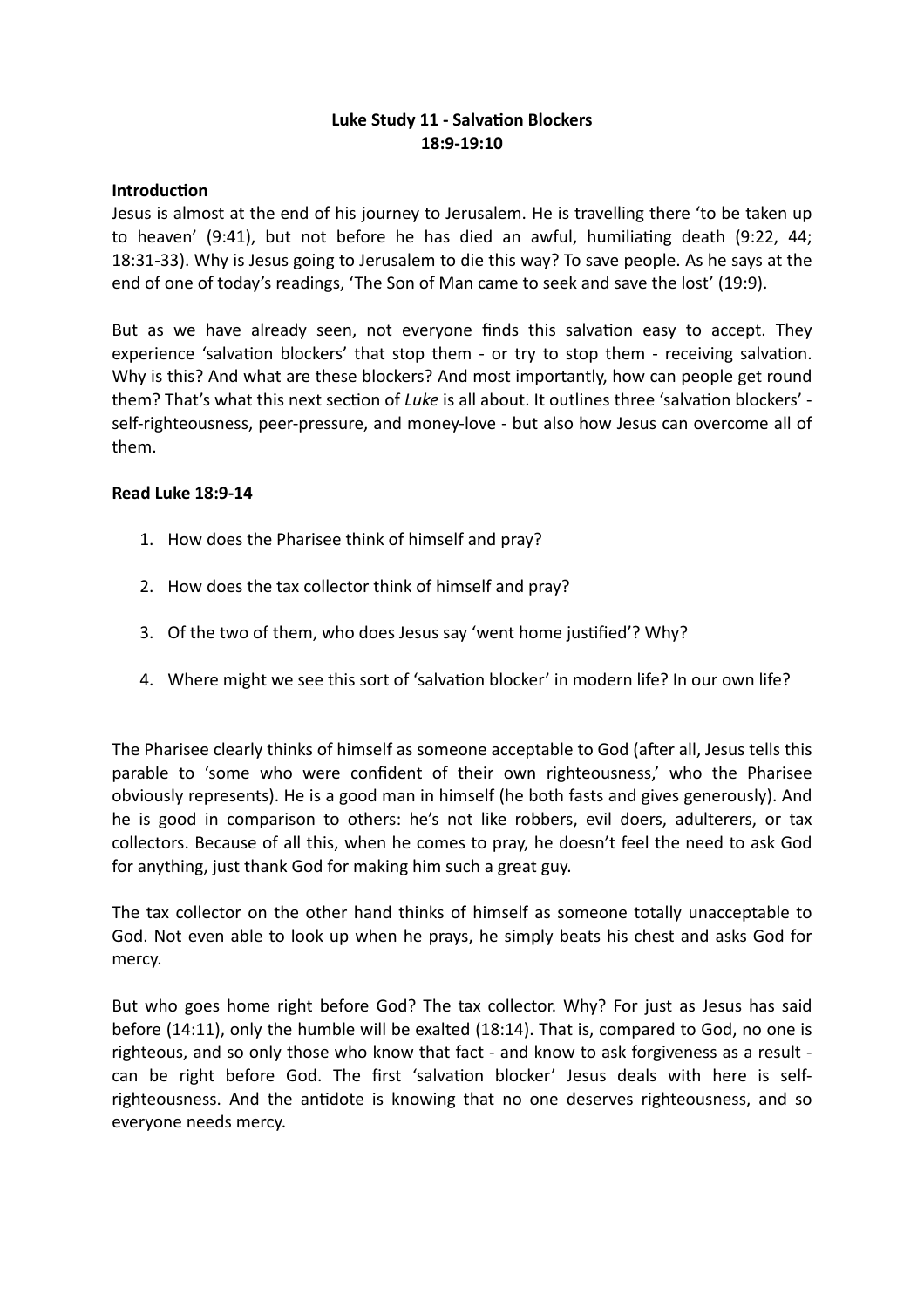But just because we all *need* mercy, does God *want to give it*? That's another salvation blocker for some, and so another set of stories answers the question.

### **Read Luke 18:15-17**

- 5. How do the disciples treat the children and their parents?
- 6. How does Jesus treat the children?
- 7. What is it about children that makes Jesus say 'for the kingdom of God belongs to such as these?'

#### **Read Luke 18:35-43**

- 8. How do the leaders of the crowd treat the blind man?
- 9. How does Jesus treat the blind man?

#### **Read Luke 19:1-10**

- 10. How do 'all the people' react to Zacchaeus' new friendship with Jesus?
- 11. How does Jesus treat Zacchaeus?
- 12. What do all three stories about the children, the blind man, and Zacchaeus have in common? What do they tell us about what can stop people coming to Jesus, and how Jesus overcomes that?
- 13. Where might we see this sort of 'salvation blocker' in modern life? In our own life?

A second salvation blocker in this part of *Luke* is other people: people who think that someone is too small, too annoying, or too sinful for Jesus to want to have anything to do with them. But Jesus says, 'I do want to have something to do with them! Bring the children to me; bring the blind man to me; let me by your guest, Zacchaeus.' And the same is true for us. There will always be people who tell others that they are too small, too annoying, or too sinful for Jesus. But Jesus says: no, he wants to save people, whatever their situation. That is, not only do we *need* salvation, but Jesus *wants* to give it to us.

But can we receive it? Given our attachment to sin, can we actually let go of it to accept God's salvation? That's a question one more story answers.

#### **Read Luke 18:18-30**